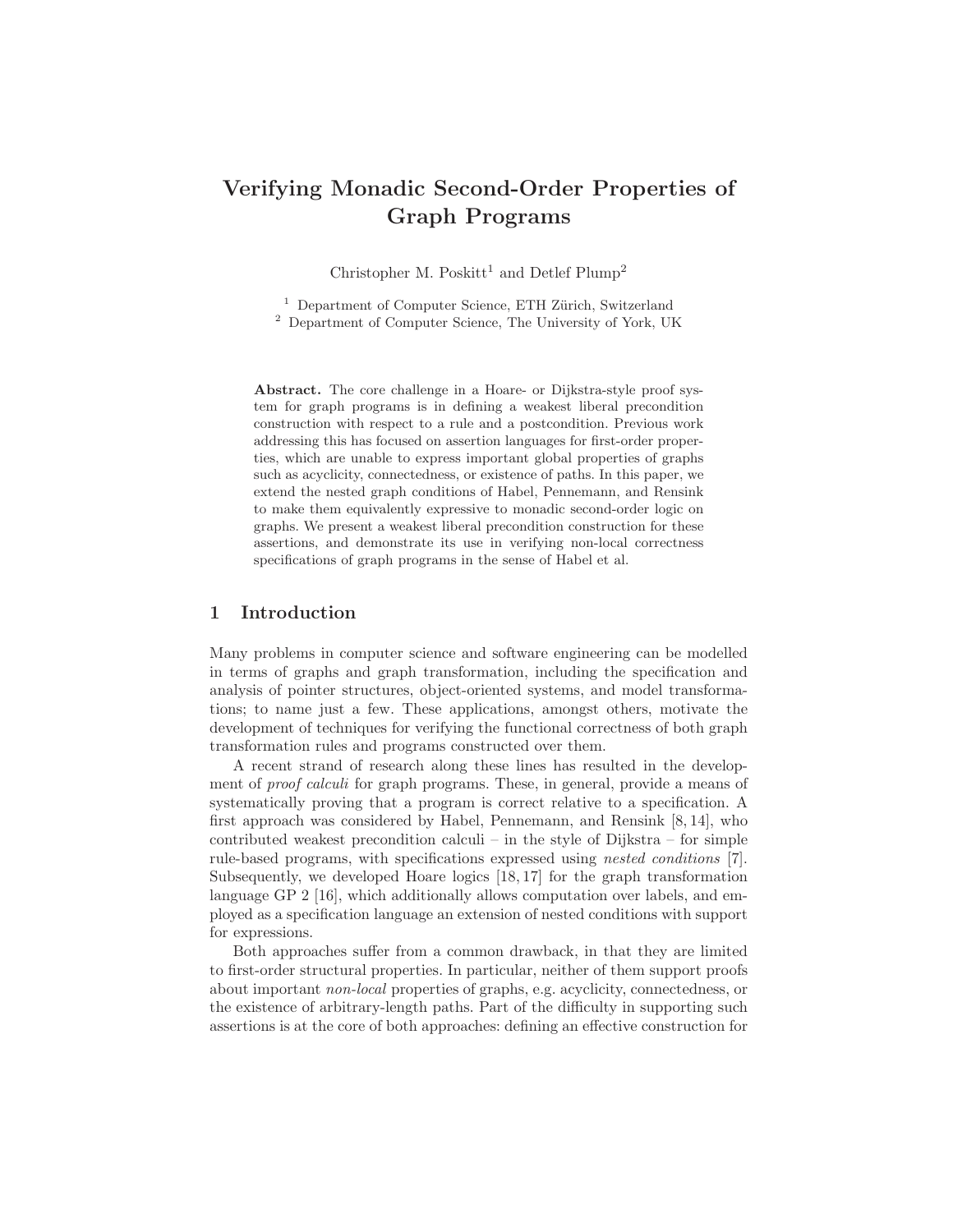the weakest property guaranteeing that an application of a given rule will establish a given postcondition (i.e. the construction of a weakest liberal precondition for graph transformation rules).

Our paper addresses exactly this challenge. We define an extension of nested conditions that is equivalently expressive to monadic second-order (MSO) logic on graphs [3]. For this assertion language, and for graph programs similar to those of [8, 14], we define a weakest liberal precondition construction that can be integrated into Dijkstra- and Hoare-style proof calculi. Finally we demonstrate its use in verifying non-local correctness specifications (properties including that the graph is bipartite, acyclic) of some simple programs.

The paper is organised as follows. In Section 2 we provide some preliminary definitions and notations. In Section 3 we define an extension of nested conditions for MSO properties. In Section 4 we define graph programs, before presenting our weakest liberal precondition construction in Section 5, and demonstrating in Section 6 its use in Hoare-style correctness proofs. Finally, Section 7 presents some related work before we conclude the paper in Section 8.

Proofs omitted from this paper are available in an extended version [20].

### 2 Preliminaries

Let  $\mathbb{B} = \{true, false\}$  denote the set of Boolean values, Vertex, Edge denote (disjoint) sets of node and edge identifiers (which shall be written in lowercase typewriter font, e.g. v, e), and VSetVar,ESetVar denote (disjoint) sets of nodeand edge-set variables (which shall be written in uppercase typewriter font, e.g.  $X, Y$ ).

A graph over a label alphabet  $\mathcal{C} = \langle \mathcal{C}_V , \mathcal{C}_E \rangle$  is defined as a system  $G =$  $(V_G, E_G, s_G, t_G, l_G, m_G)$ , where  $V_G \subset$  Vertex and  $E_G \subset$  Edge are finite sets of nodes (or vertices) and edges,  $s_G, t_G : E_G \to V_G$  are the source and target functions for edges,  $l_G: V_G \to C_V$  is the node labelling function and  $m_G: E_G \to$  $\mathcal{C}_E$  is the edge labelling function. The *empty graph*, denoted by  $\emptyset$ , has empty node and edge sets. For simplicity, we fix the label alphabet throughout this paper as  $\mathcal{L} = \{ {\{\Box \}, \{\Box \}\},\}$ , where  $\square$  denotes the blank label (which we render as • and  $\longrightarrow$  in pictures). We note that our technical results hold for any fixed finite label alphabet.

Given a graph G, the *(directed)* path predicate  $\text{path}_G : V_G \times V_G \times 2^{E_G} \to \mathbb{B}$ is defined inductively for nodes  $v, w \in V_G$  and sets of edges  $E \subseteq E_G$ . If  $v = w$ , then path<sub>G</sub> $(v, w, E)$  holds. If  $v \neq w$ , then path<sub>G</sub> $(v, w, E)$  holds if there exists an edge  $e \in E_G \setminus E$  such that  $s_G(e) = v$  and  $\text{path}_G(t_G(e), w, E)$ .

A graph morphism  $g: G \to H$  between graphs  $G, H$  consists of two functions  $g_V: V_G \to V_H$  and  $g_E: E_G \to E_H$  that preserve sources, targets and labels; that is,  $s_H \circ g_E = g_V \circ s_G$ ,  $t_H \circ g_E = g_V \circ t_G$ ,  $l_H \circ g_V = l_G$ , and  $m_H \circ g_E = m_G$ . We call  $G, H$  the *domain* (resp. *codomain*) of  $g$ . Morphism  $g$  is an *inclusion* if  $g(x) = x$  for all nodes and edges x. It is injective (surjective) if  $g_V$  and  $g_E$  are injective (surjective). It is an isomorphism if it is both injective and surjective. In this case G and H are *isomorphic*, which is denoted by  $G \cong H$ .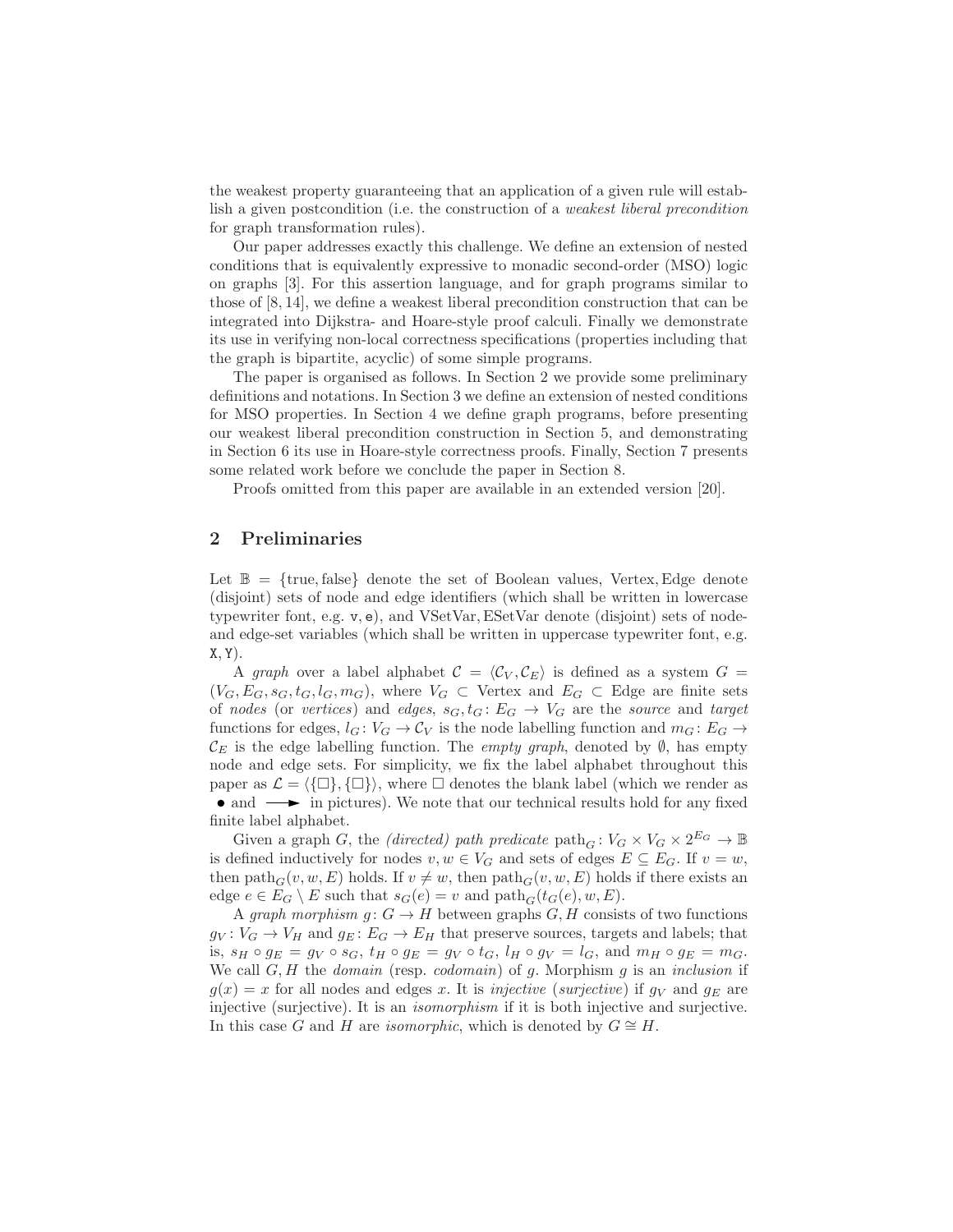#### 3 Expressing Monadic Second-Order Properties

We extend the nested conditions of [7] to a formalism equivalently expressive to MSO logic on graphs. The idea is to introduce new quantifiers for node- and edgeset variables, and equip morphisms with constraints about set membership. The definition of satisfaction is then extended to require an interpretation of these variables in the graph such that the constraint evaluates to true. Furthermore, constraints can also make use of a predicate for explicitly expressing properties about directed paths. Such properties can of course be expressed in terms of MSO expressions, but the predicate is provided as a more compact alternative.

Definition 1 (Interpretation; interpretation constraint). Given a graph G, an interpretation I in G is a partial function I : VSetVar  $\cup$  ESetVar  $\rightarrow$  $2^{V_G} \cup 2^{E_G}$ , such that for all variables X on which it is defined,  $I(X) \in 2^{V_G}$  if  $X \in VSetVar$  (resp.  $2^{E_G}$ , ESetVar). An *(interpretation) constraint* is a Boolean expression that can be derived from the syntactic category Constraint of the following grammar:

Constraint ::= Vertex '∈' VSetVar | Edge '∈' ESetVar path '(' Vertex ',' Vertex [',' not Edge {'|' Edge}] ')' | not Constraint | Constraint (and | or) Constraint | true

Given a constraint  $\gamma$ , an interpretation I in G, and a morphism q with codomain G, the value of  $\gamma^{I,q}$  in B is defined inductively. If  $\gamma$  contains a set variable for which I is undefined, then  $\gamma^{I,q} = \text{false}$ . Otherwise, if  $\gamma$  is true, then  $\gamma^{I,q} = \text{true}$ . If  $\gamma$  has the form  $x \in X$  with x a node or edge identifier and X a set variable, then  $\gamma^{I,q} = \text{true}$  if  $q(x) \in I(X)$ . If  $\gamma$  has the form  $\text{path}(v,w)$ with v, w node identifiers, then  $\gamma^{I,q} =$  true if the predicate path $_G(q(v), q(w), \emptyset)$ holds. If  $\gamma$  has the form  $path(v, w, \text{not } e_1 | \dots | e_n)$  with  $v, w$  node identifiers and  $e_1, \ldots, e_n$  edge identifiers, then  $\gamma^{I,q} = \text{true}$  if it is the case that the path predicate  $\text{path}_G(q(v), q(w), \{q(e_1), \ldots, q(e_n)\})$  holds. If  $\gamma$  has the form not  $\gamma_1$ with  $\gamma_1$  a constraint, then  $\gamma^{I,q} = \text{true}$  if  $\gamma_1^{I,q} = \text{false}$ . If  $\gamma$  has the form  $\gamma_1$  and  $\gamma_2$ (resp.  $\gamma_1$  or  $\gamma_2$ ) with  $\gamma_1, \gamma_2$  constraints, then  $\gamma^{I,q} = \text{true}$  if both (resp. at least one of)  $\gamma_1^{I,q}$  and  $\gamma_2^{I,q}$  evaluate(s) to true.  $\Box$ 

Definition 2 (M-condition; M-constraint). An MSO condition (short. Mcondition) over a graph P is of the form true,  $\exists_{v} X[c]$ ,  $\exists_{E} X[c]$ , or  $\exists (a \mid \gamma, c')$ , where  $X \in VSetVar$  (resp. ESetVar), c is an M-condition over P,  $a: P \hookrightarrow C$  is an injective morphism (since we consider programs with injective matching),  $\gamma$ is an interpretation constraint over items in  $C$ , and  $c'$  is an M-condition over  $C$ . Furthermore, Boolean formulae over M-conditions over P are also M-conditions over P; that is,  $\neg c$ ,  $c_1 \wedge c_2$ , and  $c_1 \vee c_2$  are M-conditions over P if  $c$ ,  $c_1$ ,  $c_2$  are M-conditions over P.

An M-condition over the empty graph  $\emptyset$  in which all set variables are bound to quantifiers is called an M-constraint. ⊓⊔

For brevity, we write false for  $\neg \text{true}, c \Rightarrow d$  for  $\neg c \lor d, c \Leftrightarrow d$  for  $c \Rightarrow$  $d \wedge d \Rightarrow c, \forall_{V} X[c]$  for  $\neg \exists_{V} X[\neg c], \forall_{E} X[c]$  for  $\neg \exists_{E} X[\neg c], \exists_{V} X_{1}, \ldots X_{n}[c]$  for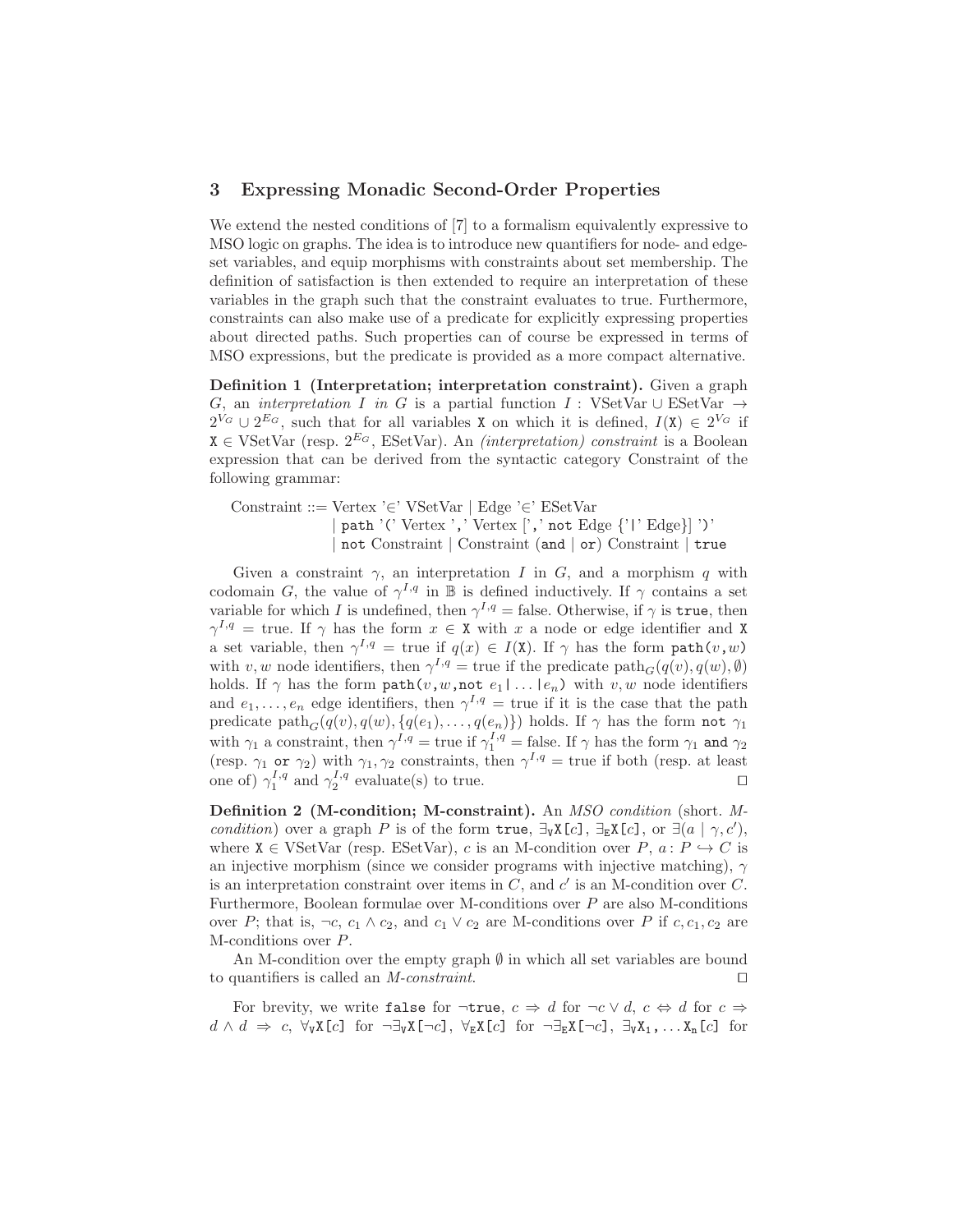$\exists vX_1$ [ ...  $\exists vX_n$ [c] ...] (analogous for other set quantifiers),  $\exists (a \mid \gamma)$  for  $\exists (a \mid a)$  $\gamma$ , true),  $\exists (a, c')$  for  $\exists (a \mid \text{true}, c')$ , and  $\forall (a \mid \gamma, c')$  for  $\neg \exists (a \mid \gamma, \neg c')$ .

In our examples, when the domain of a morphism  $a: P \hookrightarrow C$  can unambiguously be inferred, we write only the codomain C. For instance, an M-constraint  $\exists(\emptyset \hookrightarrow C, \exists(C \hookrightarrow C'))$  can be written as  $\exists(C, \exists(C')).$ 

**Definition 3 (Satisfaction of M-conditions).** Let  $p: P \hookrightarrow G$  denote an injective morphism, c an M-condition over  $P$ , and  $I$  an interpretation in  $G$ . We define inductively the meaning of  $p \models^{I} c$ , which denotes that p satisfies c with respect to I. If c has the form  $true$ , then  $p \models^{I} c$ . If c has the form  $\exists_{\forall} X[c']$  (resp.  $\exists_{\mathbb{E}} \mathbf{X} [c']$ ), then  $p \models^{I} c$  if  $p \models^{I'} c'$ , where  $I' = I \cup \{ \mathbf{X} \mapsto V \}$  for some  $V \subseteq V_G$  (resp.  $\{X \mapsto E\}$  for some  $E \subseteq E_G$ ). If c has the form  $\exists (a \colon P \hookrightarrow C \mid \gamma, c')$ , then  $p \models^I c$ if there is an injective morphism  $q: C \hookrightarrow G$  such that  $q \circ a = p, \gamma^{I,q} = \text{true}$ , and  $q \models^I c'.$ 

A graph G satisfies an M-constraint c, denoted  $G \models c$ , if  $i_G : \emptyset \hookrightarrow G \models^{I_{\emptyset}} c$ , where  $I_{\emptyset}$  is the *empty interpretation in G*, i.e. undefined on all set variables.  $\Box$ 

We remark that model checking for both first-order and monadic secondorder logic is known to be PSPACE-complete [5]. However, the model checking problem for monadic second-order logic on graphs of bounded treewidth can be solved in linear time [2].

Example 1. The following M-constraint col (translated from the corresponding formula §1.5 of [1]) expresses that a graph is 2-colourable (or bipartite); i.e. every node can be assigned one of two colours such that no two adjacent nodes have the same one. Let  $\gamma_{\text{col}}$  denote not  $(v \in X \text{ and } w \in X)$  and not  $(v \in Y \text{ and } w \in Y)$ .

$$
\exists_{V} X, Y \;[\; \; \forall (\; \bullet_{v} \; , \; \exists (\; \bullet_{v} \; \; | \; (v \in X \; or \; v \in Y) \; \text{and not} \; (v \in X \; \text{and} \; v \in Y)))
$$

$$
\land \; \forall (\; \bullet_{v} \; \bullet_{w} \; , \exists (\; \bullet_{v} \bullet_{w} \; ) \Rightarrow \exists (\; \bullet_{v} \; \bullet_{w} \; \; | \; \gamma_{\text{col}})) \; \exists
$$

A graph G will satisfy col if there exist two subsets of  $V_G$  such that: (1) every node in G belongs to *exactly one* of the two sets; and  $(2)$  if there is an edge from one node to another, then those nodes are not in the same set. Intuitively, one can think of the sets X and Y as respectively denoting the nodes of colour one and colour two. If two such sets do not exist, then the graph cannot be assigned a 2-colouring. ⊓⊔

Theorem 1 (M-constraints are equivalent to MSO formulae). The assertion languages of M-constraints and MSO graph formulae are equivalently expressive: that is, given an M-constraint  $c$ , there exists an MSO graph formula  $\varphi$  such that for all graphs  $G, G \models c$  if and only if  $G \models \varphi$ ; and vice versa. □

## 4 Graph Programs

In this section we define rules, rule application, and graph programs. Whilst the syntax and semantics of the control constructs are based on those of GP 2 [16],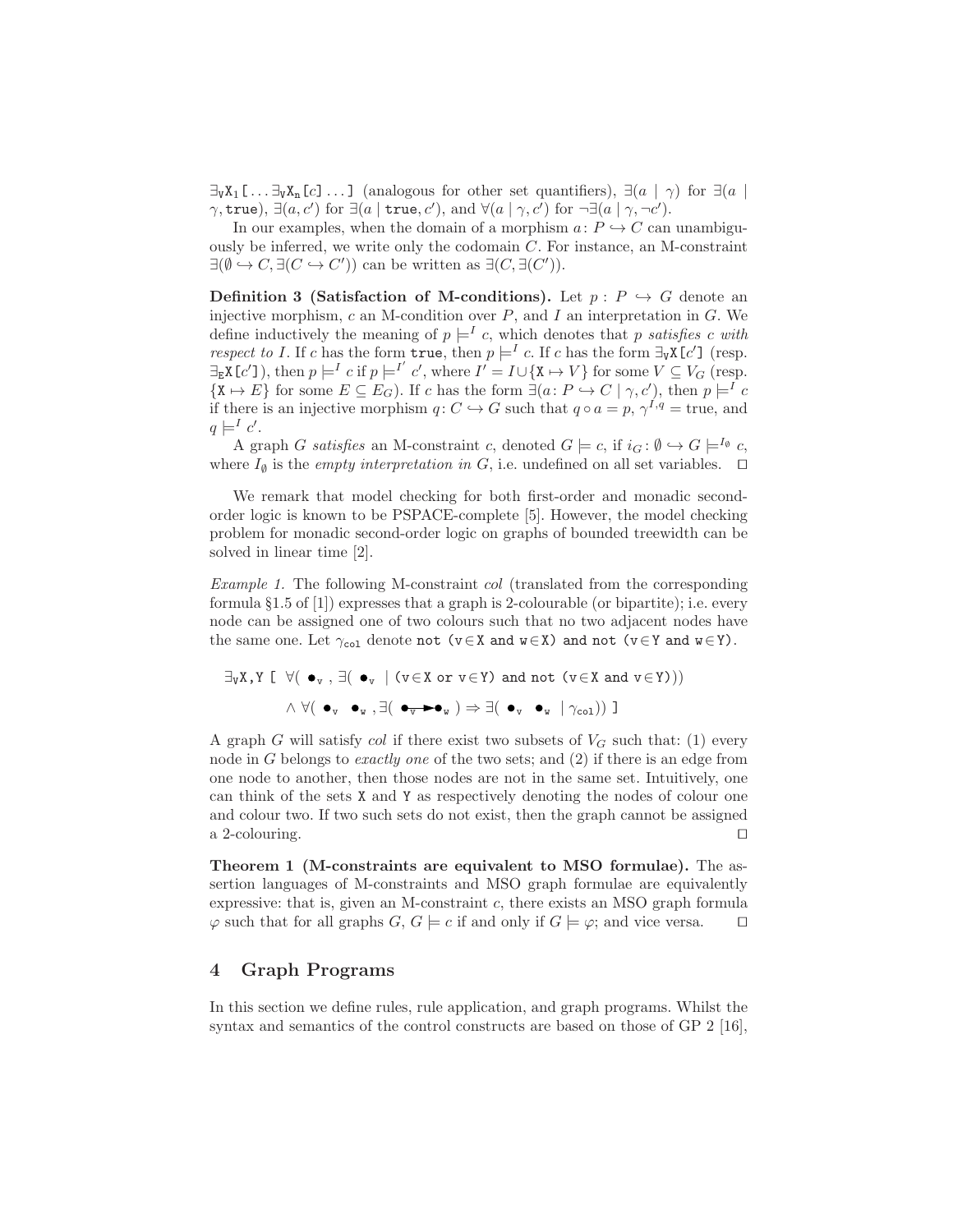the rules themselves follow [8, 14], i.e. are labelled over a fixed finite alphabet, and do not support relabelling or expressions. We equip the rules with application conditions (M-conditions over the left- and right-hand graphs), and define rule application via the standard double-pushout construction [4].

Definition 4 (Rule; direct derivation). A plain rule  $r' = \langle L \leftrightarrow K \to R \rangle$ comprises two inclusions  $K \hookrightarrow L$ ,  $K \hookrightarrow R$ . We call  $L, R$  the left- (resp. right-) hand graph and K the interface. An *application condition* ac =  $\langle ac_L, ac_R \rangle$  for r' consists of two M-conditions over L and R respectively. A *rule*  $r = \langle r', ac \rangle$  is a plain rule  $r'$  and an application condition ac for  $r'$ .

$$
\begin{array}{ccc}\nL & \longrightarrow & K & \longrightarrow & R \\
g & & & & \\
\downarrow & & & & & \\
G & & & & & \downarrow \\
\hline\n\end{array}
$$

For a plain rule r' and a morphism  $K \hookrightarrow D$ , a direct derivation  $G \Rightarrow_{r',g,h} H$ (short.  $G \Rightarrow_{r'} H$  or  $G \Rightarrow H$ ) is given by the pushouts (1) and (2). For a rule  $r = \langle r', \text{ac} \rangle$ , there is a direct derivation  $G \Rightarrow_{r,g,h} H$  if  $G \Rightarrow_{r',g,h} H, g \models^{I_{\emptyset}} \text{ac}_{L},$ and  $h \models^{I_{\emptyset}} a c_R$ . We call g, h a match (resp. comatch) for r. Given a set of rules R, we write  $G \Rightarrow_{\mathcal{R}} H$  if  $G \Rightarrow_{r,q,h} H$  for some  $r \in \mathcal{R}$ .

It is known that, given a (plain) rule r, graph  $G$ , and morphism  $g$  as above, there exists a direct derivation if and only if  $g$  satisfies the *dangling condition*, i.e. that no node in  $g(L)\backslash g(K)$  is incident to an edge in  $G\backslash g(L)$ . In this case, D and H are determined uniquely up to isomorphism, constructed from  $G$  as follows: first, remove all edges in  $g(L) \setminus g(K)$  obtaining D. Then add disjointly all nodes and edges from  $R \setminus K$  retaining their labels. For  $e \in E_R \setminus E_K$ ,  $s_H(e) = s_R(e)$ if  $s_R(e) \in V_R \setminus V_K$ , otherwise  $s_H(e) = g_V(s_R(e))$ , (targets defined analogously) resulting in the graph H.

We will often give rules without the interface, writing just  $L \Rightarrow R$ . In such cases we number nodes that correspond in  $L$  and  $R$ , and establish the convention that K comprises exactly these nodes and that  $E_K = \emptyset$  (i.e. K can be completely inferred from  $L, R$ ). Furthermore, if the application condition of a rule is  $\langle true, true \rangle$ , then we will only write the plain rule component.

We consider now the syntax and semantics of graph programs, which provide a mechanism to control the application of rules to some graph provided as input.

Definition 5 (Graph program). *(Graph) programs* are defined inductively. First, every rule (resp. rule set)  $r, R$  and skip are programs. Given programs  $C, P, Q$ , we have that  $P, Q, P!$ , if C then P else Q, and try C then P else Q are programs. ⊓⊔

Graph programs are nondeterministic, and their execution on a particular graph could result in one of several possible outcomes. That outcome could be a graph, or it could be the special state "fail" which occurs when a rule (set) is not applicable to the current graph.

A full structural operational semantics is given in [20], but the informal meaning of the constructs is as follows. Let G denote an input graph. Programs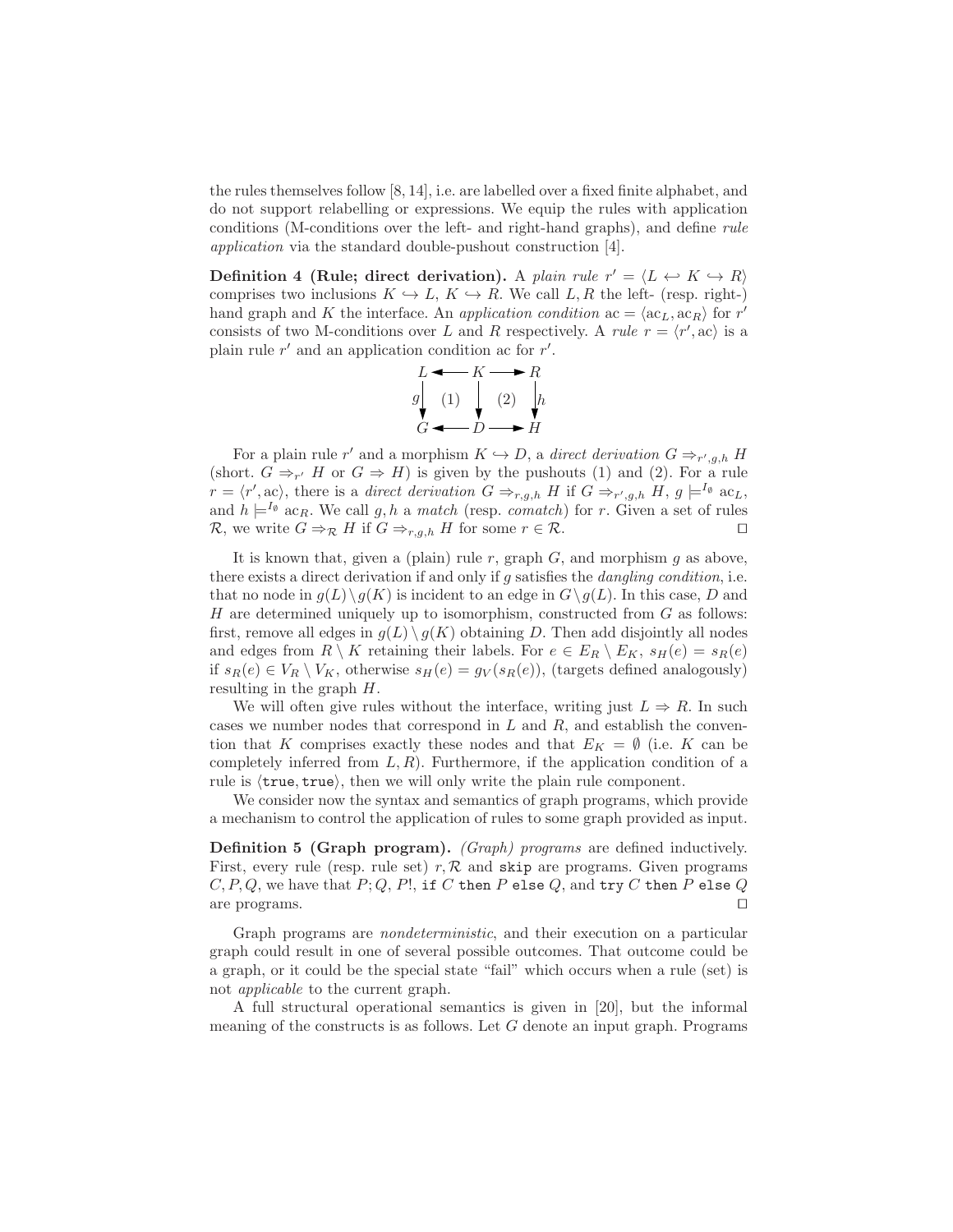$r, \mathcal{R}$  correspond to rule (resp. rule set) application, returning H if there exists some  $G \Rightarrow_{r} H$  (resp.  $G \Rightarrow_{\mathcal{R}} H$ ); otherwise fail. Program P; Q denotes sequential composition. Program  $P!$  denotes as-long-as-possible iteration of  $P$ . Finally, the conditional programs execute the first or second branch depending on whether executing  $C$  returns a graph or fail, with the distinction that the  $if$  construct does not retain any effects of  $C$ , whereas the  $try$  construct does.

Example 2. Consider the program init; grow! defined by the rules:



where  $tc$  is an (unspecified) M-condition over L expressing some termination condition for the iteration (proving termination is not our concern here, see e.g. [19]). The program, if executed on the empty graph, nondeterministically constructs and returns a tree. It applies the rule init exactly once, creating an isolated node. It then iteratively applies the rule grow (each application adding a leaf to the tree) until the termination condition tc holds. An example program run, with  $tc = \exists (\bullet_1 \bullet \bullet \bullet), \text{ is:}$ 



⊓⊔

#### 5 Constructing a Weakest Liberal Precondition

In this section, we present a construction for the weakest liberal precondition relative to a rule r and a postcondition c (which is an M-constraint). In our terminology, if a graph satisfies a weakest liberal precondition, then: (1) any graphs resulting from applications of  $r$  will satisfy  $c$ ; and  $(2)$  there does not exist another M-constraint with this property that is weaker. (Note that we do not address termination or existence of results in this paper.)

The construction is adapted from the one for nested conditions in [7], and as before, is broken down into a number of stages. First, a translation of postconditions into M-conditions over R (transformation "A"); then, from M-conditions over R into M-conditions over L (transformation "L"); and finally, from Mconditions over L into an M-constraint expressing the weakest liberal precondition (via transformations "App" and "Pre").

First, we consider transformation A, which constructs an M-condition over R from a postcondition (an M-constraint) by computing a disjunction over all the ways that the M-constraint and comatches might "overlap".

**Theorem 2** (M-constraints to M-conditions over  $R$ ). There is a transformation A, such that for all M-constraints  $c$ , all rules  $r$  with right-hand side  $R$ , and all injective morphisms  $h: R \hookrightarrow H$ ,

 $h \models^{I_\emptyset} A(r, c)$  if and only if  $H \models c$ .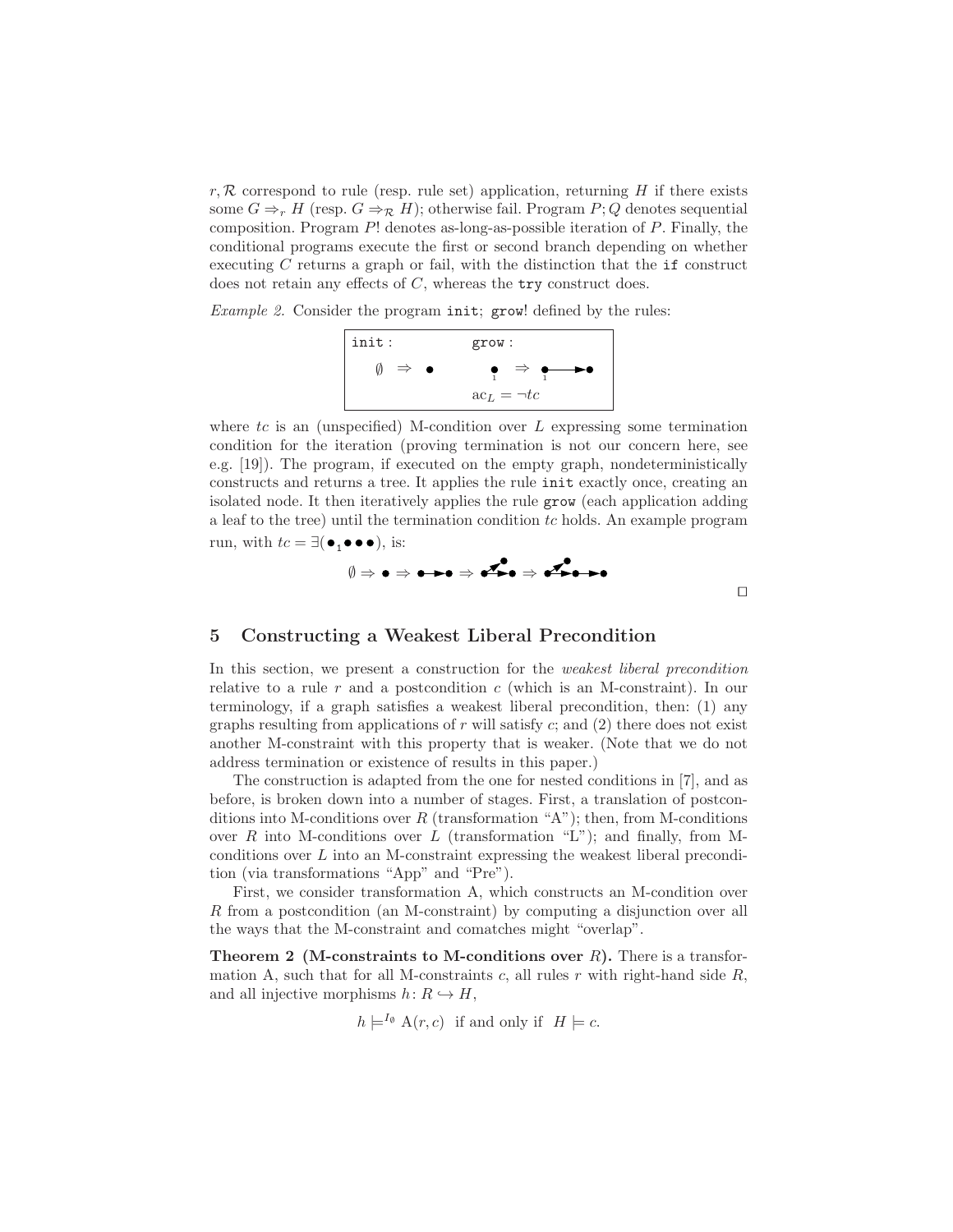Construction. Let  $c$  denote an M-constraint, and  $r$  a rule with right-hand side R. We define  $A(r, c) = A'(\emptyset \hookrightarrow R, c)$  where A' is defined inductively as follows. For injective graph morphisms  $p: P \hookrightarrow P'$  and M-conditions over P, define:

$$
A'(p, true) = true,
$$
  
\n
$$
A'(p, \exists_{v} X[c']) = \exists_{v} X[A'(p, c')],
$$
  
\n
$$
A'(p, \exists_{E} X[c']) = \exists_{E} X[A'(p, c')],
$$
  
\n
$$
A'(p, \exists (a: P \hookrightarrow C \mid \gamma, c')) = \bigvee_{e \in \varepsilon} \exists (b: P' \hookrightarrow E \mid \gamma, A'(s: C \hookrightarrow E, c')).
$$

The final equation relies on the following. First, construct the pushout  $(1)$  of p and a leading to injective graph morphisms  $a' : P' \hookrightarrow C'$  and  $q : C \hookrightarrow C'$ .

The disjunction then ranges over the set  $\varepsilon$ , which phism  $e: C' \to E$  such that  $b = e \circ a'$  and  $s = e \circ q$ are injective graph morphisms (we consider the are extended for we define to contain every surjective graph morcodomains of each e up to isomorphism, hence the disjunction is finite).

The transformations  $A, A'$  are extended for way, that is,  $A(r, \neg c) = \neg A(r, c)$ ,  $A(r, c_1 \wedge c_2) =$ Boolean formulae over M-conditions in the usual  $A(r, c_1) \wedge A(r, c_2)$ , and  $A(r, c_1 \vee c_2) = A(r, c_1) \vee$  $A(r, c_2)$  (analogous for A').



Example 3. Recall the rule grow from Example 2. Let c denote the M-constraint:

 $\exists_{V} X,Y[\ \forall (\bullet_{V} \bullet_{W}, \exists (\bullet_{V} \bullet_{W} \mid path(v, w)) \Rightarrow \exists (\bullet_{V} \bullet_{W} \mid \gamma))$ ]

for  $\gamma = (v \in X \text{ and } w \in Y)$  and not  $(v \in Y \text{ or } w \in X)$ , which expresses that there are two sets of nodes  $X, Y$  in the graph, such that if there is a path from some node v to some node w, then v belongs only to X and w only to Y. Applying transformation A:

$$
A(\text{grow}, c)
$$
  
=  $A'(\emptyset \hookrightarrow \bullet_1 \bullet \bullet_2, c)$   
=  $\exists_{v} X, Y \in A'(\emptyset \hookrightarrow \bullet_1 \bullet \bullet_2, \forall (\bullet_{v} \bullet_w, \bullet_w, \bullet_w, \exists (\bullet_{v} \bullet_w \mid \gamma))) \exists$   
=  $\exists_{v} X, Y \in \bigwedge_{i=1}^{7} \forall (\bullet_1 \bullet \bullet_2 \hookrightarrow E_i, \exists (E_i \mid \text{path}(v, w)) \Rightarrow \exists (E_i \mid \gamma)) \exists$ 

where the graphs  $E_i$  are as given in Figure 1. □

Transformation L, adapted from [7], takes an M-condition over R and constructs an M-condition over  $L$  that is satisfied by a match if and only if the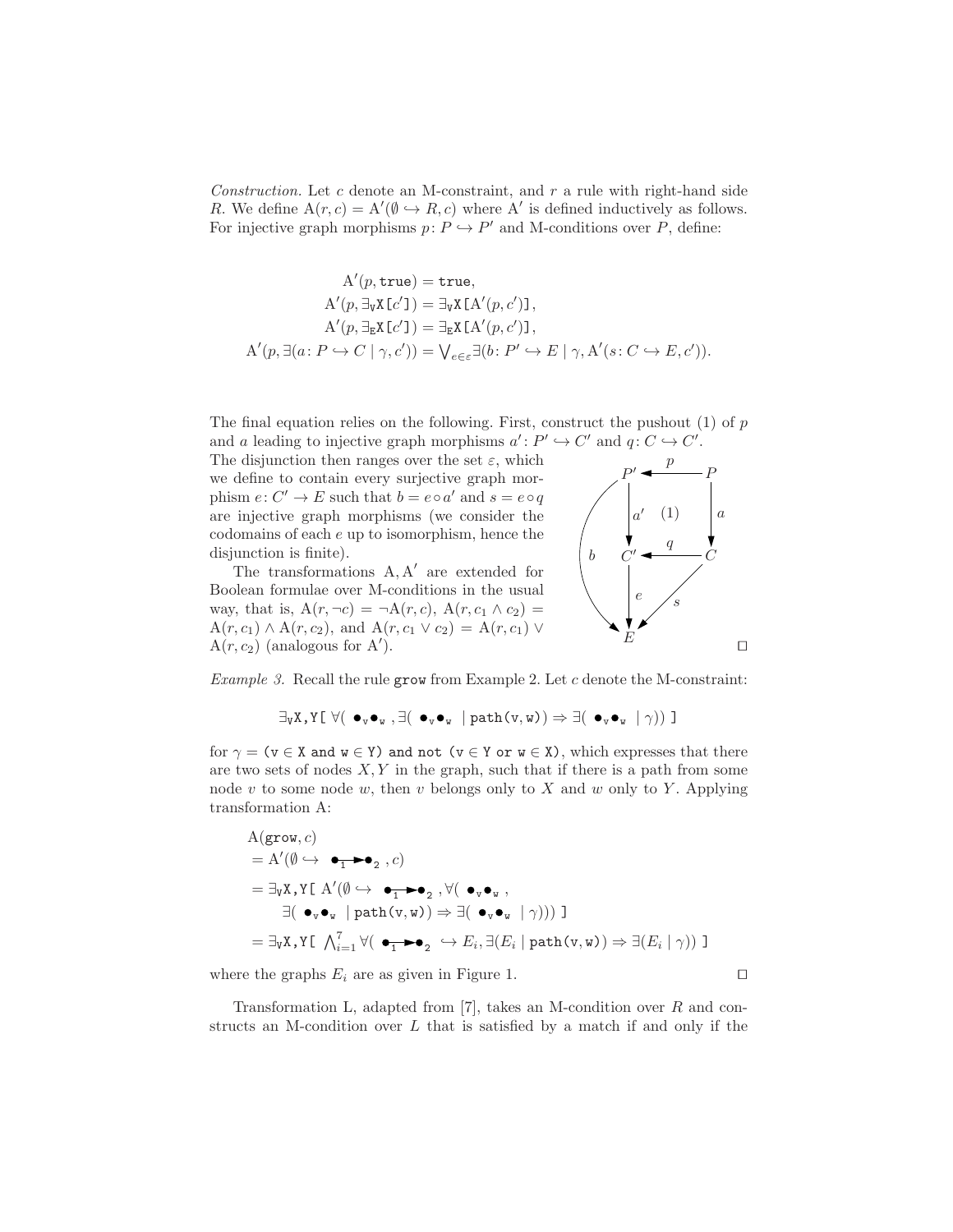

Fig. 1. Applying the construction in Examples 3 and 4

original is satisfied by the comatch. The transformation is made more complex by the presence of path and MSO expressions, because nodes and edges referred to on the right-hand side may no longer exist on the left. For clarity, we separate the handling of these two types of expressions, and in particular, define a decomposition LPath of path predicates according to the items that the rule is creating or deleting. For example, if an edge is created by a rule, a path predicate decomposes to a disjunction of path predicates collectively asserting the existence of paths to and from the nodes that will eventually become its source and target; whereas if an edge is to be deleted, the predicate will exclude it.

Proposition 1 (Path decomposition). There is a transformation LPath such that for every rule  $r = \langle L \leftrightarrow K \leftrightarrow R \rangle$ , direct derivation  $G \Rightarrow_{r,g,h} H$ , path predicate  $p$  over  $R$ , and interpretation  $I$ ,

$$
\text{LPath}(r, p)^{I, g} = p^{I, h}.
$$

Construction. Let  $r = \langle L \leftrightarrow K \to R \rangle$  and  $p = \text{path}(v, w, \text{not } E)$ . For simplicity, we will treat the syntactic construct  $E$  as a set of edges and identify  $path(v, w, \text{not } E)$  and  $path(v, w)$  when E is empty. Then, define:

$$
LPath(r, p) = LPath'(r, v, w, E^{\ominus}) \text{ or FuturePaths}(r, p).
$$

Here,  $E^{\ominus}$  is constructed from E by adding edges  $e \in E_L \setminus E_R$ , i.e. that the rule will delete. Furthermore,  $L\text{Path}'(r, v, w, E^{\ominus})$  decomposes to path predicates according to whether v and w exist in K. If  $path_R(v, w, E^{\ominus})$  holds, then LPath<sup>'</sup> $(r, v, w, E^{\ominus})$  returns true. Otherwise, if both  $v, w \in V_K$ , then it returns path $(v, w, \text{not } E^{\ominus})$ . If  $v \notin V_K, w \in V_K$ , it returns:

false or path
$$
(x_1, w, \text{not } E^{\ominus})
$$
 or path $(x_2, w, \text{not } E^{\ominus})$  or ...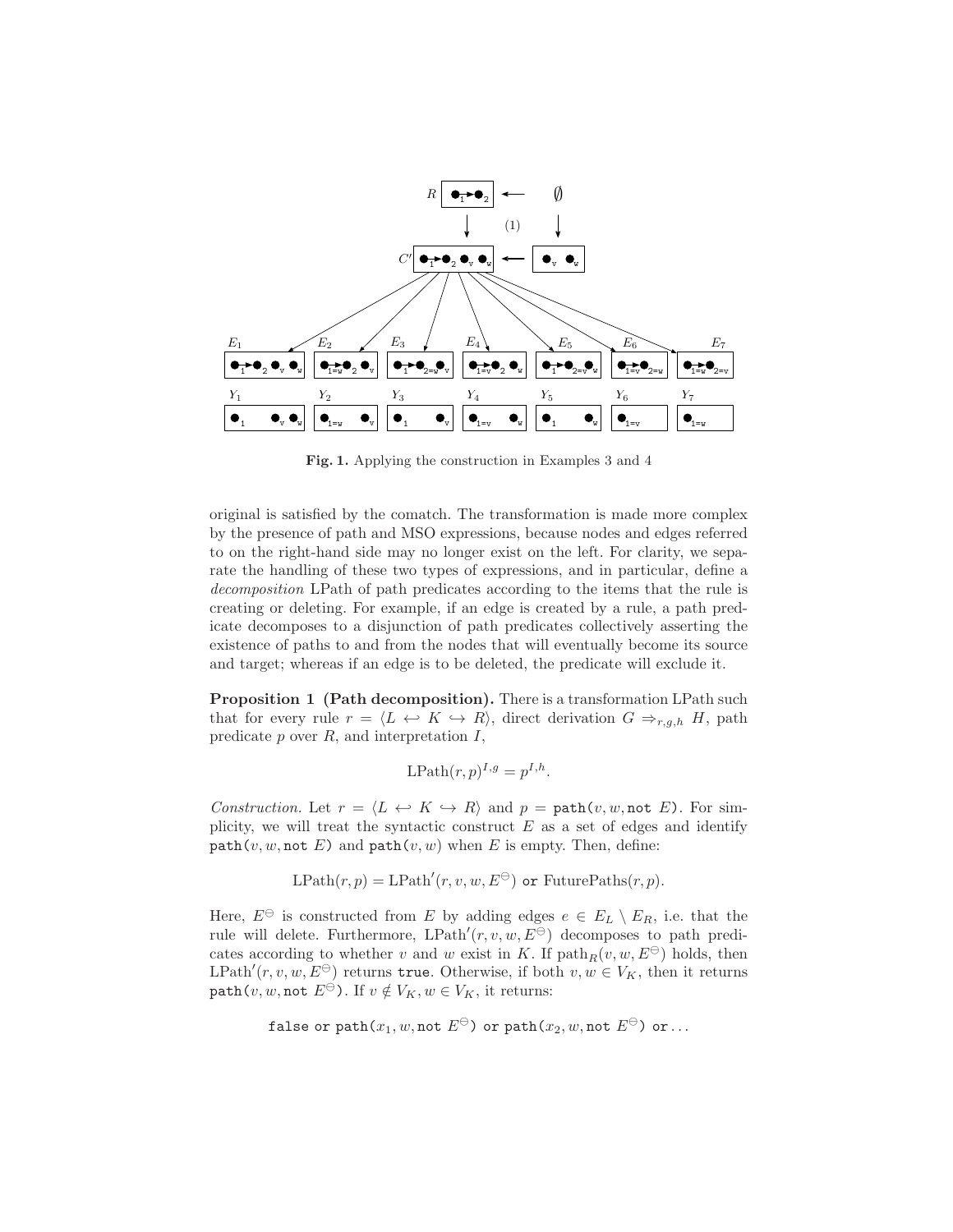for each  $x_i \in V_K$  such that  $\text{path}_R(v, x_i, E^{\ominus})$ . Case  $v \in V_K$ ,  $w \notin V_K$  analogous. If  $v, w \notin V_K$ , then it returns false or  $path(x_i, y_j, \text{not } E^{\ominus})$  or ... for all  $x_i, y_j \in V_K$  such that  $\text{path}_R(v, x_i, E^{\ominus})$  and  $\text{path}_R(y_j, w, E^{\ominus})$ .

Finally, FuturePaths $(r, p)$  denotes false in disjunction with:

$$
(\text{LPath}'(r, v, x_1, E^{\ominus}) \text{ and } \text{path}(y_1, x_2, \text{not } E^{\ominus}) \dots \text{ and } \text{path}(y_i, x_{i+1}, \text{not } E^{\ominus}) \dots \text{ and } \text{LPath}'(r, y_n, w, E^{\ominus}))
$$

over all non-empty sequences of distinct pairs  $\langle\langle x_1, y_1\rangle, \ldots, \langle x_n, y_n\rangle\rangle$  drawn from:

$$
\{\langle x,y\rangle\mid x,y\in V_K \wedge \text{path}_R(x,y,E^\ominus)\wedge \neg \text{path}_L(x,y,E^\ominus)\}.
$$

In addition to paths, transformation L must handle MSO expressions that refer to items present in  $R$  but absent in  $L$ . To achieve this, it computes a disjunction over all possible "future" (i.e. immediately after the rule application) set memberships of these missing items. The idea being, that if a set membership exists for these missing items that satisfies the interpretation constraints before the rule application, then one will still exist once they have been created. The transformation keeps track of such potential memberships via sets of pairs as follows.

**Definition 6 (Membership set).** A membership set M is a set of pairs  $(x, \lambda)$ of node or edge identifiers  $x$  with set variables of the corresponding type. Intuitively,  $(x, \mathbf{X}) \in M$  encodes that  $x \in \mathbf{X}$ , whereas  $(x, \mathbf{X}) \notin M$  encodes that  $x \notin \mathbf{X}$ . ⊓⊔

**Theorem 3 (From M-conditions over R to L).** There is a transformation L such that for every rule  $r = \langle L \leftrightarrow K \to R \rangle$ , ac), every M-condition c over R (with no free variables, and distinct variables for distinct quantifiers), and every direct derivation  $G \Rightarrow_{r,q,h} H$ ,

$$
g \models^{I_{\emptyset}} L(r, c)
$$
 if and only if  $h \models^{I_{\emptyset}} c$ .

Construction. Let  $r = \langle L \leftrightarrow K \to R \rangle$ , ac) denote a rule and c an M-condition over R. We define  $L(r, c) = L'(r, c, \emptyset)$ . For such an r, c, and membership set M, the transformation  $L'$  is defined inductively as follows:

$$
L'(r, \text{true}, M) = \text{true},
$$
  
\n
$$
L'(r, \exists_{\text{V}} X [c'], M) = \exists_{\text{V}} X [\bigvee_{M' \in 2^{M_{\text{V}}}} L'(r, c', M \cup M')]
$$
  
\n
$$
L'(r, \exists_{\text{E}} X [c'], M) = \exists_{\text{E}} X [\bigvee_{M' \in 2^{M_{\text{E}}}} L'(r, c', M \cup M')]
$$

where  $M_{\mathbf{V}} = \{(v, \mathbf{X}) \mid v \in V_R \setminus V_L\}$  and  $M_{\mathbf{E}} = \{(e, \mathbf{X}) \mid e \in E_R \setminus E_L\}.$ For case  $c = \exists (a \mid \gamma, c')$ , we define:

$$
\mathcal{L}'(r, \exists (a \mid \gamma, c'), M) = \mathtt{false}
$$

⊓⊔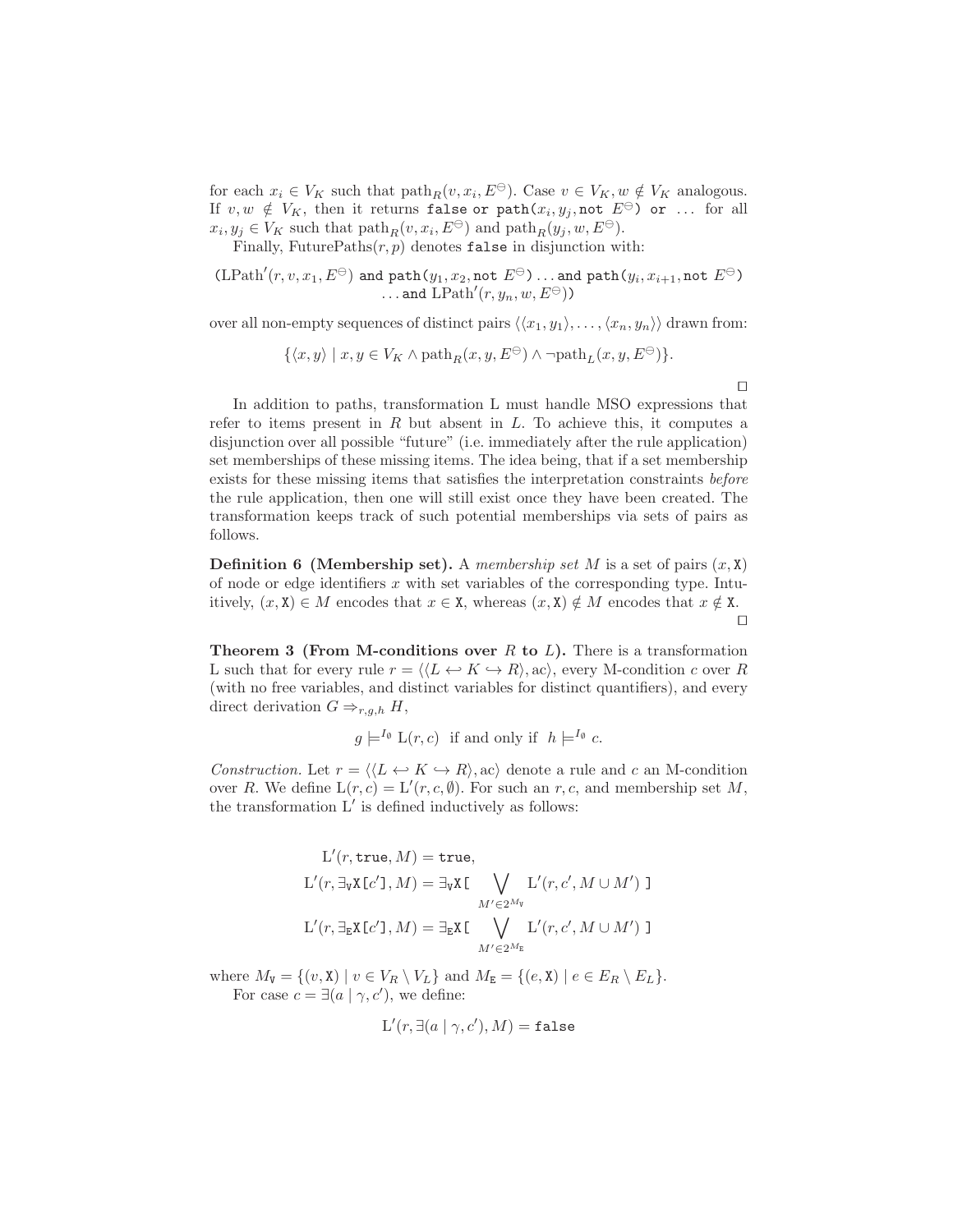if  $\langle K \hookrightarrow R, a \rangle$  has no pushout complement; otherwise:

$$
\mathcal{L}'(r, \exists (a \mid \gamma, c'), M) = \exists (b \mid \gamma_M, \mathcal{L}'(r^*, c', M))
$$

which relies on the following. First, construct the pushout (1), with  $r^* =$  $\langle Y \leftrightarrow Z \leftrightarrow X \rangle$  the "derived" rule obtained by constructing pushout (2). The interpretation constraint  $\gamma_M$  is obtained from  $\gamma$  as follows. First, con-



sider each predicate  $x \in X$  such that  $x \notin Y$ . If  $(y, X) \in M$  for some  $y = x$ , replace the predicate with true; otherwise false. Then, replace each path predicate  $p$ with  $\text{LPath}(r^*, p)$ .

The transformation L is extended for Boolean formulae in the usual way, that is,  $L(r, \neg c) = \neg L(r, c)$ ,  $L(r, c_1 \wedge c_2) = L(r, c_1) \wedge L(r, c_2)$ , and  $L(r, c_1 \vee c_2) =$  $L(r, c_1) \vee L(r, c_2)$  (analogous for L'). ). ⊓⊔

*Example 4.* Take grow,  $c, \gamma$  and  $A(grow, c)$  as considered in Example 3. Applying transformation L:

$$
L(\text{grow}, A(\text{grow}, c)) = L'(\text{grow}, A(\text{grow}, c), \emptyset)
$$
\n
$$
= \exists_{v} x, y \in V_{M' \in 2^{M_v}} L'(\text{grow}, \bigwedge_{i=1}^{7} \forall (\bullet_{1} \rightarrow \bullet_{2} \rightarrow E_{i}, \exists (E_{i} \mid \text{path}(v, w))
$$
\n
$$
\Rightarrow \exists (E_{i} \mid \gamma)), M') \text{ ]}
$$
\n
$$
= \exists_{v} x, y \in V_{M' \in 2^{M_v}} (\bigwedge_{i \in \{1, 2, 4\}} \forall (\bullet_{1} \rightarrow Y_{i}, \exists (Y_{i} \mid \text{path}(v, w)) \Rightarrow \exists (Y_{i} \mid \gamma))
$$
\n
$$
\land \forall (\bullet_{1} \bullet_{v}, \exists (\bullet_{1} \bullet_{v} \mid \text{path}(v, 1)) \Rightarrow \exists (\bullet_{1} \bullet_{v} \mid \gamma_{M'}, L'(\text{grow}, \text{true}, M')))
$$
\n
$$
\land \forall (\bullet_{1} \bullet_{v}, \text{false} \Rightarrow \exists (\bullet_{1} \bullet_{v} \mid \gamma_{M'}, L'(\text{grow}, \text{true}, M')))
$$
\n
$$
\land \forall (\bullet_{1 = v}, \text{true} \Rightarrow \exists (\bullet_{1} \bullet_{v} \mid \gamma_{M'}, L'(\text{grow}, \text{true}, M')))
$$
\n
$$
\land \forall (\bullet_{1 = v}, \text{false} \Rightarrow \exists (\bullet_{1 = v} \mid \gamma_{M'}, L'(\text{grow}, \text{true}, M'))))
$$
\n
$$
\land \forall (\bullet_{1 = v}, \text{false} \Rightarrow \exists (\bullet_{1 = v} \mid \gamma_{M'}, L'(\text{grow}, \text{true}, M'))))
$$
\n
$$
\land \forall (\bullet_{1} \bullet_{v}, \text{false} \Rightarrow (\bullet_{1 = v} \mid \gamma_{M'}, L'(\text{grow}, \text{true}, M')))
$$
\n
$$
\land \forall (\bullet_{1} \bullet_{v}, \text{false} \mid \text{path}(v, 1)) \Rightarrow \exists (\bullet_{1} \bullet_{v} \mid \gamma_{M'}))
$$
\n
$$
\land \forall (\bullet_{1} \bullet_{v}, \text{false} \mid \text{path}(v, 1)) \Rightarrow \exists (\bullet_{1} \bullet_{v} \mid \gamma_{M'}))
$$
\n $$ 

where the graphs  $E_i$  and  $Y_i$  are as given in Figure 1 and  $M_{\mathbf{V}} = \{(2, \mathbf{X}), (2, \mathbf{Y})\}.$ Here, only one of the subsets ranged over yields a satisfiable disjunct:  $M' =$  $\{(2, Y)\}\)$ , i.e.  $\gamma_{M'} = (v \in X \text{ and true})$  and not  $(v \in Y \text{ or false})$  for  $w = 2$ . □

Transformation App, adapted from Def in [14], takes as input a rule set  $R$  and generates an M-constraint that is satisfied by graphs for which  $R$  is applicable.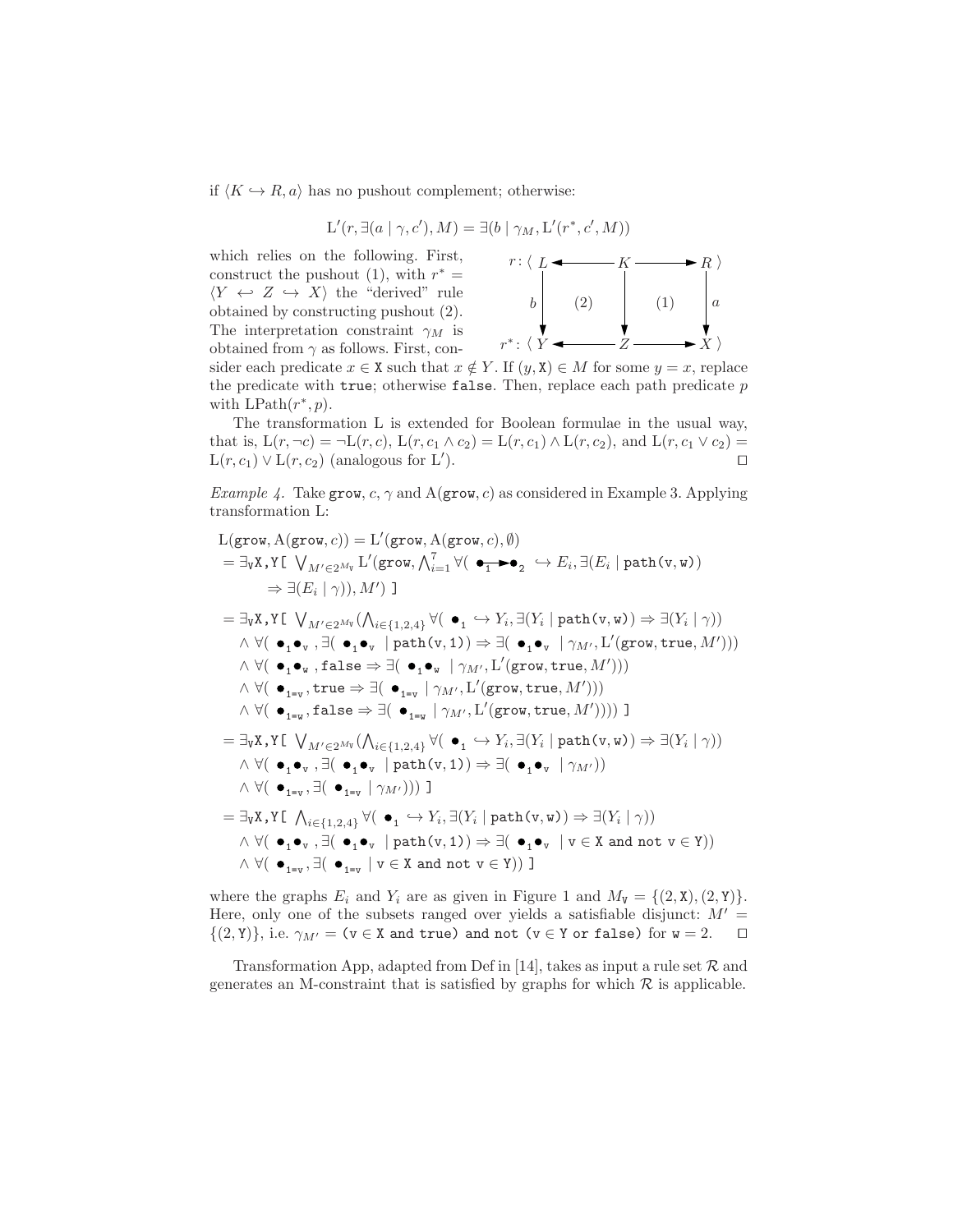Theorem 4 (Applicability of a rule). There is a transformation App such that for every rule set  $\mathcal R$  and every graph  $G$ ,

$$
G \models \text{App}(\mathcal{R})
$$
 if and only if  $\exists H$ .  $G \Rightarrow_{\mathcal{R}} H$ .

Construction. If R is empty, define  $App(R) = false$ ; otherwise, for R =  $\{r_1, \ldots, r_n\}$ , define:

$$
App(\mathcal{R}) = app(r_1) \vee \cdots \vee app(r_n).
$$

For each rule  $r = \langle r', ac \rangle$  with  $r' = \langle L \leftrightarrow K \leftrightarrow R \rangle$ , we define app $(r) = \exists (\emptyset \leftrightarrow$  $L, \text{Dang}(r') \wedge \text{ac}_L \wedge \text{L}(r, \text{ac}_R)$ . Here,  $\text{Dang}(r') = \bigwedge_{a \in A} \neg \exists a$ , where the index set A ranges over all injective graph morphisms  $a: L \to L^{\oplus}$  (up to isomorphic codomains) such that the pair  $\langle K \hookrightarrow L, a \rangle$  has no pushout complement; each  $L^{\oplus}$ a graph that can be obtained from  $L$  by adding either (1) a loop; (2) a single edge between distinct nodes; or (3) a single node and a non-looping edge incident to that node.  $□$ 

Finally, transformation Pre (adapted from [8]) combines the other transformations to construct a weakest liberal precondition relative to a rule and postcondition.

Theorem 5 (Postconditions to weakest liberal preconditions). There is a transformation Pre such that for every rule  $r = \langle L \leftrightarrow K \leftrightarrow R \rangle$ , ac $\rangle$ , every M-constraint c, and every direct derivation  $G \Rightarrow_r H$ ,

$$
G \models \text{Pre}(r, c)
$$
 if and only if  $H \models c$ .

Moreover,  $Pre(r, c) \vee \neg \text{App}(\lbrace r \rbrace)$  is the *weakest liberal precondition* relative to r and c.

Construction. Let  $r = \langle L \leftrightarrow K \leftrightarrow R \rangle$ , ac) denote a rule and c denote an M-constraint. Then:

$$
Pre(r, c) = \forall (\emptyset \hookrightarrow L, (Dang(r) \wedge ac_L \wedge L(r, ac_R)) \Rightarrow L(r, A(r, c))).
$$

⊓⊔

Example 5. Take grow, c,  $\gamma$  and L(grow, A(grow, c)) as considered in Example 4. Applying transformation Pre:

$$
\begin{aligned} &\mathrm{Pre}(\texttt{grow},\mathrm{L}(\texttt{grow},\mathrm{A}(\texttt{grow},c)))\\ &=\forall(\ \bullet_1\,,\mathrm{ac}_L\Rightarrow\exists_{\mathtt{V}}\mathtt{X},\mathtt{Y}\boldsymbol{\mathbb{E}}\ \bigwedge_{i\in\{1,2,4\}}\forall(\ \bullet_1\ \hookrightarrow Y_i,\exists (Y_i\mid\texttt{path(v,w)})\Rightarrow\exists (Y_i\mid\gamma))\\ &\wedge \forall(\ \bullet_1\bullet_\mathtt{v},\exists(\ \bullet_1\bullet_\mathtt{v}\ \mid\texttt{path(v,1)})\Rightarrow\exists(\ \bullet_1\bullet_\mathtt{v}\ \mid\mathtt{v}\in\mathtt{X}\ \text{and}\ \texttt{not}\ \mathtt{v}\in\mathtt{Y}))\\ &\wedge \forall(\ \bullet_{1=\mathtt{v}},\exists(\ \bullet_{1=\mathtt{v}}\mid\mathtt{v}\in\mathtt{X}\ \text{and}\ \texttt{not}\ \mathtt{v}\in\mathtt{Y}))\ \mathbb{I})\end{aligned}
$$

where the graphs  $Y_i$  are as given in Figure 1. This M-constraint is only satisfied by graphs that do not have any edges between distinct nodes, because of the assertion that every match (i.e. every node) must be in X and not in Y. Were an edge to exist – i.e. a path – then the M-constraint asserts that its target is in  $Y$ ; a contradiction. ⊓⊔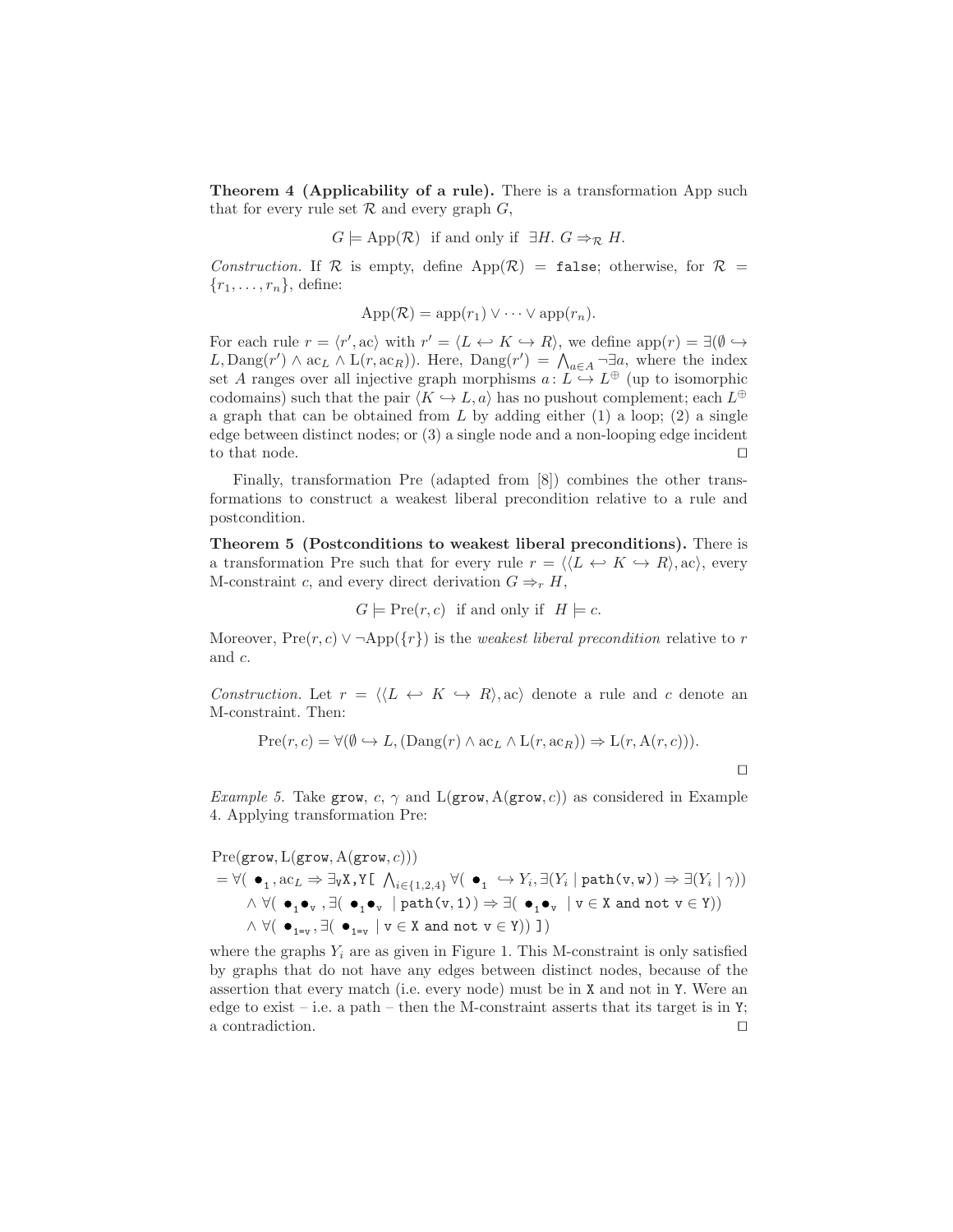#### 6 Proving Non-Local Specifications

In this section we show how to systematically prove a non-local correctness specification using a Hoare logic adapted from [18, 17]. The key difference is the use of M-constraints as assertions, and our extension of Pre in constructing weakest liberal preconditions for rules. (We note that one could just as easily adapt the Dijkstra-style systems of [8, 14].)

We will specify the behaviour of programs using *(Hoare) triples*,  $\{c\} P \{d\}$ , where  $P$  is a program, and  $c, d$  are pre- and postconditions expressed as Mconstraints. We say that this specification holds in the sense of partial correctness, denoted by  $\models \{c\}$  P  $\{d\}$ , if for any graph G satisfying c, every graph H resulting from the execution of  $P$  on  $G$  satisfies  $d$ .

For systematically proving a specification, we present a Hoare logic in Figure 2, where c, d, e, inv range over M-constraints,  $P, Q$  over programs, r over rules, and R over rule sets. If a triple  ${c}$  P  ${d}$  can be instantiated from an axiom or deduced from an inference rule, then it is provable in the Hoare logic and we write  $\vdash \{c\}$  P  $\{d\}$ . Proofs shall be displayed as trees, with the specification as the root, axiom instances as the leaves, and inference rule instances in-between.

$$
[\text{ruleapp}]_{\text{wlp}} \{ \text{Pre}(r, c) \lor \neg \text{App}(\{r\}) \} \ r \ \{c\} \qquad [\text{ruleset}] \ \frac{\{c\} \ r \ \{d\} \text{ for each } r \in \mathcal{R}}{\{c\} \mathcal{R} \ \{d\}}
$$
\n
$$
[\text{comp}] \ \frac{\{c\} \ P \ \{e\} \qquad \{e\} \ Q \ \{d\}}{\{c\} \ P; \ Q \ \{d\}} \qquad \qquad [\text{if} \ \frac{\{inv\} \ \mathcal{R} \ \{inv\}}{\{inv \ \mathcal{R} \ \{inv \ \wedge \neg \text{App}(\mathcal{R})\}}
$$
\n
$$
[\text{cons}] \ \frac{c \Rightarrow c' \ \{c'\} \ P \ \{d'\} \ \ d' \Rightarrow d}{\{c\} \ P \ \{d\}}
$$

Fig. 2. A Hoare logic for partial correctness

For simplicity in proofs we will typically treat  $[\text{ruleapp}]_{\text{wlp}}$  as two different axioms (one for each disjunct). Note that we have omitted, due to space, the proof rules for the conditional constructs. Note also the restriction to rule sets in [!], because the applicability of arbitrary programs cannot be expressed in a logic for which the model checking problem is decidable [17].

**Theorem 6 (Soundness).** Given a program  $P$  and M-constraints  $c, d$ , we have that  $\vdash \{c\}$  P  $\{d\}$  implies  $\models \{c\}$  P  $\{d\}$ . □

The remainder of this section demonstrates the use of our constructions and Hoare logic in proving non-local specifications of two programs. For the first, we will consider a property expressed in terms of MSO variables and expressions, whereas for the second, we will consider properties expressed in terms of path predicates. Both programs are simple, as our focus here is not on building intricate proofs but rather on illustrating the main novelty of this paper: a Pre construction for MSO properties.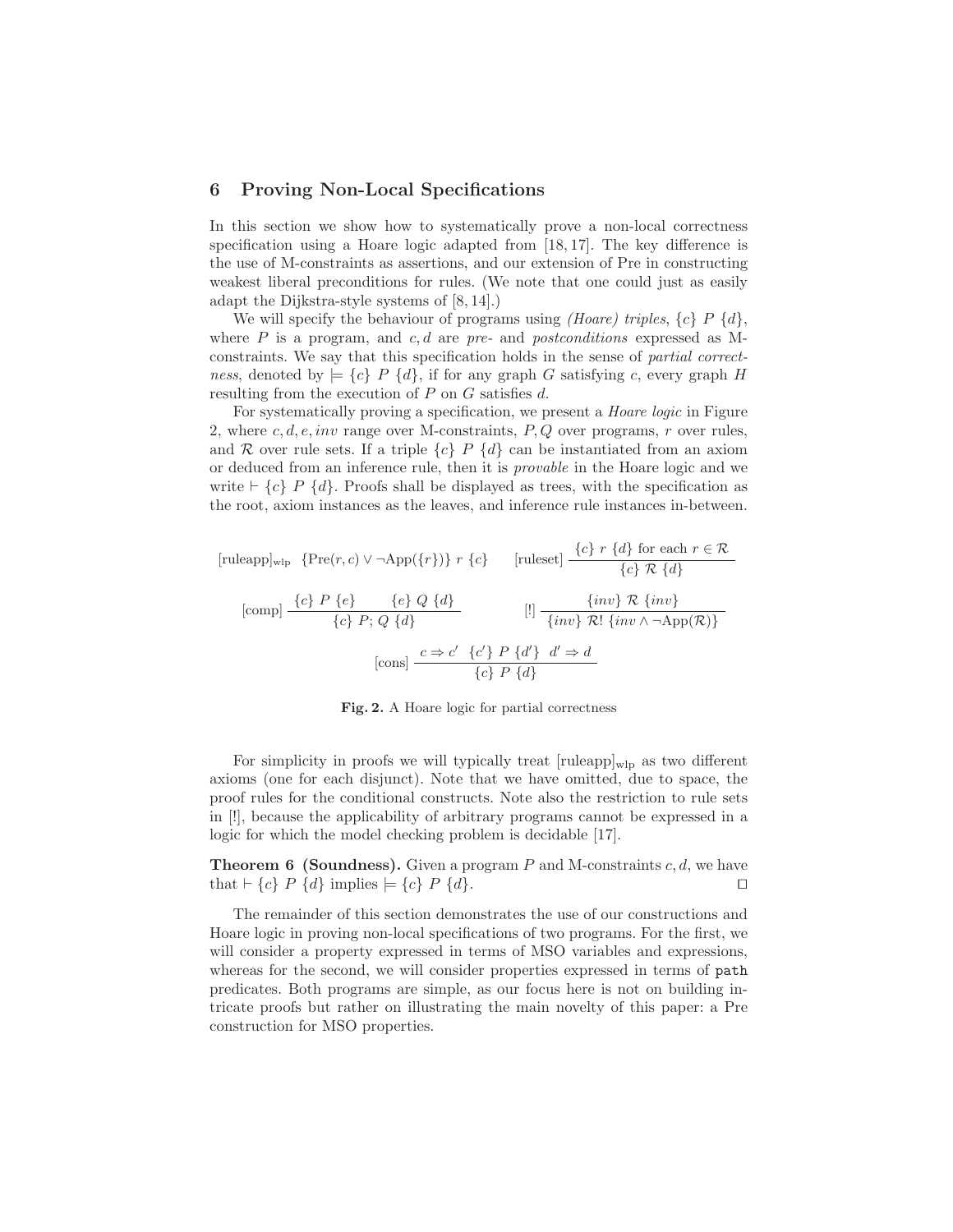*Example 6.* Recall the program init; grow! of Example 2 that nondeterministically constructs a tree. A known non-local property of trees is that they can be assigned a 2-colouring (i.e. they are bipartite), a property that the M-constraint col of Example 1 precisely expresses. Hence we will show that  $\vdash \{emp\}$  init; grow!  $\{col\}$ , where  $emp = \neg \exists (\bullet)$  expresses that the graph is empty. A proof tree for this specification is given in Figure 3, where the interpretation constraints  $\gamma_1$  and  $\gamma_2$  in Pre(grow, col) are respectively (v∈X or v∈Y) and not  $(v \in X$  and  $v \in Y)$  and not  $(v \in X$  and  $w \in X)$  and not  $(v \in Y$  and  $w \in Y)$ .

|                                        | $\{Pre(grow, col)\}$ grow $\{col\}$              |  |
|----------------------------------------|--------------------------------------------------|--|
| $\{Pre(int, col)\}$ init $\{col\}$     | ${col}$ grow ${col}$                             |  |
| $\{emp\}$ init $\{col\}$               | ${col}$ grow! ${col \land \neg App({\{grow\}})}$ |  |
| $\vdash \{emp\}$ init; grow! $\{col\}$ |                                                  |  |

 $Pre(int, col) \equiv col$  $\text{Pre}(\texttt{grow},\textit{col}) \equiv \forall (\begin{array}{c} \bullet_1 \end{array}, \neg \textit{tc} \Rightarrow \exists$ vX,Y[  $\forall ( \begin{array}{c} \bullet_1 \bullet_v, \exists (\begin{array}{c} \bullet_1 \bullet_v \end{array} | \gamma_1)) \wedge \forall (\begin{array}{c} \bullet_{1=v} , \exists (\begin{array}{c} \bullet_{1=v} \end{array} | \gamma_1)) \end{array}$  $\land \forall (\bullet_1\bullet_\mathtt{v}\bullet_\mathtt{w} , \exists (\bullet_1\bullet_\mathtt{v}\blacktriangleright\bullet_\mathtt{w} )\Rightarrow \exists (\bullet_1\bullet_\mathtt{v}\bullet_\mathtt{w} \;|\; \gamma_2))$  $\wedge$   $\forall (\negthickspace \bullet_{_{1=v}} \bullet_{_{\mathrm{w}}} , \exists (\negthickspace \bullet_{_{\mathrm{w}}}) \Rightarrow \exists (\negthickspace \bullet_{_{1=v}} \bullet_{_{\mathrm{w}}} \mid \gamma_2))$  $\wedge$   $\forall$ (  $\bullet$ <sub>1=w</sub>  $\bullet$ <sub>v</sub>  $\exists$ (  $\bullet$ <sub>1=w</sub>  $\bullet$ <sub>v</sub>  $\exists$ (  $\bullet$ <sub>1=w</sub>  $\bullet$ <sub>v</sub>  $\mid$   $\gamma_2$ ))  $\wedge$   $(\forall (\bullet_{1=v} , \exists (\bullet_{1=v} \mid \mathtt{not} \; v \in X))$  $\lor \forall (\bullet_{1=v} , \exists (\bullet_{1=v} \mid not \ v \in Y)))$  ])

Fig. 3. Trees are 2-colourable

Observe that  $Pre(grow, col)$  is essentially an "embedding" of the postcondition *col* within the context of possible matches for grow. The second line expresses that every node (whether the node of the match or not) is coloured X or Y. The following three conjuncts then express that any edges in the various contexts of the match connect nodes that are differently coloured. The final conjunct is of the same form, but is "pre-empting" the creation of a node and edge by grow. To ensure that the graph remains 2-colourable, node 1 of the match must not belong to both sets; this, of course, is already established by the first nested conjunct. Hence the first implication arising from instances of [cons],  $col \Rightarrow \text{Pre}(\texttt{grow},\textit{col})$ , is valid. The second implication,  $emp \Rightarrow \text{Pre}(\texttt{init},\textit{col})$ , is also valid since a graph satisfying emp will not have any nodes to quantify over. ⊓⊔

Example 7. An acyclic graph is a graph that does not contain any cycles, i.e. non-empty paths starting and ending on the same node. One way to test for acyclicity is to apply the rule delete  $= \langle \langle \bullet_1 \bullet_2 \rangle \Rightarrow \bullet_1 \bullet_2 \rangle$ , ac<sub>L</sub>i for as long as possible; the resulting graph being edgeless if the input graph was acyclic. Here, ac<sub>L</sub> denotes the left application condition  $\neg \exists (\bullet_1 \rightarrow \bullet_2 \leftrightarrow \bullet \rightarrow \bullet_1 \rightarrow \bullet_2)$   $\vee$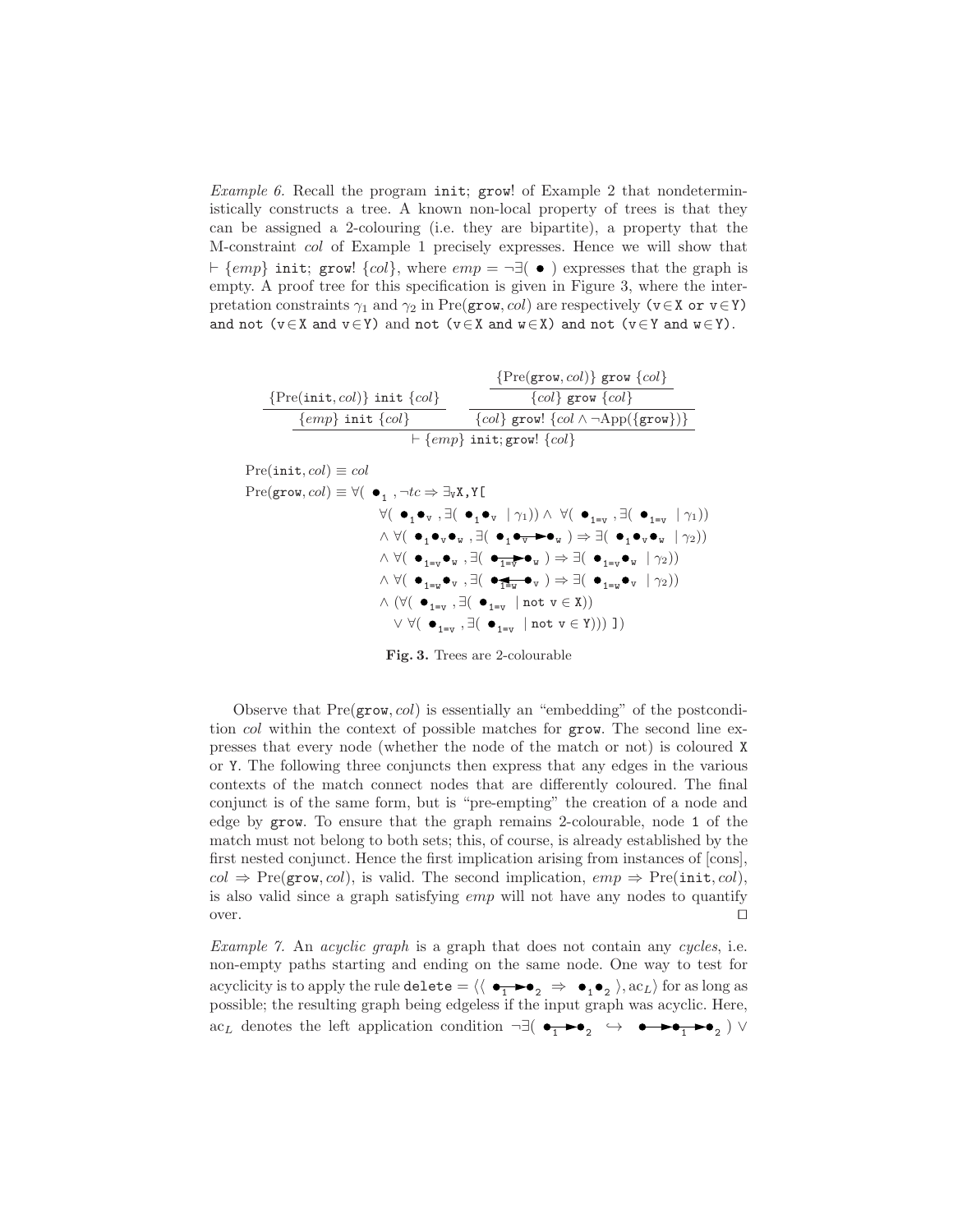$\neg \exists (\bullet_1 \rightarrow \bullet_2 \leftrightarrow \bullet_1 \rightarrow \bullet_2 \rightarrow \bullet)$ , expressing that in matches, either the source node has indegree 0 or the target node has outdegree 0 (we do not consider the special case of looping edges for simplicity). Note that nodes within a cycle would not satisfy this: if a source node has an indegree of 0 for example, there would be no possibility of an outgoing path ever returning to the same node.

We prove two claims about this rule under iteration: first, that it deletes all edges in an acyclic graph; second, that if applied to a graph containing cycles, the resulting graph would not be edgeless. That is,  $\vdash \{\neg c\}$  delete!  $\{e\}$  and  $\vdash \{c\}$  delete!  $\{\neg e\}$ , for M-constraints c (for cycles), e (for edgeless),  $\gamma_c$  =  $path(v, w, not e)$  and  $path(w, v, not e)$ , and proofs as in Figure 4.

| $\{Pre(delete, \neg c) \}$ delete $\{\neg c\}$                                                                                                                                                                              | $\{Pre(\texttt{delete}, c)\}$ delete $\{c\}$                   |  |
|-----------------------------------------------------------------------------------------------------------------------------------------------------------------------------------------------------------------------------|----------------------------------------------------------------|--|
| $\{\neg c\}$ delete $\{\neg c\}$                                                                                                                                                                                            | ${c}$ delete ${c}$                                             |  |
| $\{\neg c\}$ delete! $\{\neg c \land \neg \text{App}(\{\text{delete}\})\}$                                                                                                                                                  | ${c}$ delete! ${c \wedge \neg \text{App}(\{\text{delete}\})\}$ |  |
| $\vdash \{\neg c\}$ delete! $\{e\}$                                                                                                                                                                                         | $\vdash \{c\}$ delete! $\{\neg e\}$                            |  |
| $c = \exists (\bullet_{v} \bullet_{w} \mid \text{path}(v, w) \text{ and } \text{path}(w, v))$                                                                                                                               |                                                                |  |
| $e = \neg \exists (\bullet_{\overline{v}} \rightarrow \bullet_{\overline{v}})$                                                                                                                                              |                                                                |  |
| Pre(delete, $\neg c$ ) = $\forall (\bullet_1^e \bullet \bullet_2, \mathsf{ac}_L \Rightarrow$                                                                                                                                |                                                                |  |
| $\neg \exists (\bullet_{\neg} \overset{e}{\bullet} \bullet_{\circ} \bullet_{v} \bullet_{w} \mid \gamma_{c}) \land \neg \exists (\bullet_{\neg \exists v} \overset{e}{\bullet} \bullet_{\circ} \bullet_{w} \mid \gamma_{c})$ |                                                                |  |
| $\wedge\neg\exists(\bullet\frac{e}{1}\bullet\bullet_{2=v}\bullet_{W}\mid\gamma_{c})\wedge\neg\exists(\bullet\frac{e}{1=v}\bullet_{2}\bullet_{V}\mid\gamma_{c})$                                                             |                                                                |  |
| $\wedge \neg \exists (\bullet_1^e \bullet \bullet_{2=0} \bullet_{V} \mid \gamma_c) \wedge \neg \exists (\bullet_{1=\vee}^e \bullet_{2=\vee} \mid \gamma_c)$                                                                 |                                                                |  |
| $\wedge \neg \exists (\bigoplus_{1=u}^{e} \bullet_{2=v}   \gamma_c))$                                                                                                                                                       |                                                                |  |
| App({delete}) = $\exists$ ( $\bullet$ $\bullet$ $\bullet$ , $\circ$ $\circ$ , $\circ$ $\circ$ )                                                                                                                             |                                                                |  |

Fig. 4. Acyclity (or lack thereof) is invariant

First, observe that  $Pre(delete, \neg c)$  is essentially an "embedding" of the postcondition  $\neg c$  within the context of possible matches for delete. The path predicates in  $\gamma_c$  now additionally assert (as a result of the L transformation) that paths do not include images of edge e: this is crucially important for establishing the postcondition because the rule deletes the edge. For space reasons we did not specify  $Pre(delete, c)$ , but this can be constructed from  $Pre(delete, \neg c)$  by replacing each  $\land$  with  $\lor$  and removing each  $\neg$  in the nested part.

The instances of [cons] give rise to implications that we must show to be valid. First,  $\neg c \Rightarrow \text{Pre}(\text{delete}, \neg c)$  is valid: a graph satisfying  $\neg c$  does not contain any cycles, hence it also does not contain cycles outside of the context of matches for delete. Second,  $\neg c \land \neg \text{App}(\{\text{delete}\}) \Rightarrow e$  is valid: a graph satisfying the antecedent does not contain any cycles and also no pair of incident nodes for which  $ac<sub>L</sub>$  holds. If the graph is not edgeless, then there must be some such pair satisfying  $ac<sub>L</sub>$ ; otherwise the edges are within a cycle. Hence the graph must be edgeless, satisfying e.

In the second proof tree,  $c \Rightarrow \text{Pre}(\text{delete}, c)$  is valid. A graph satisfying c contains a cycle: clearly, no edge (with its source and target) in this cycle satisfies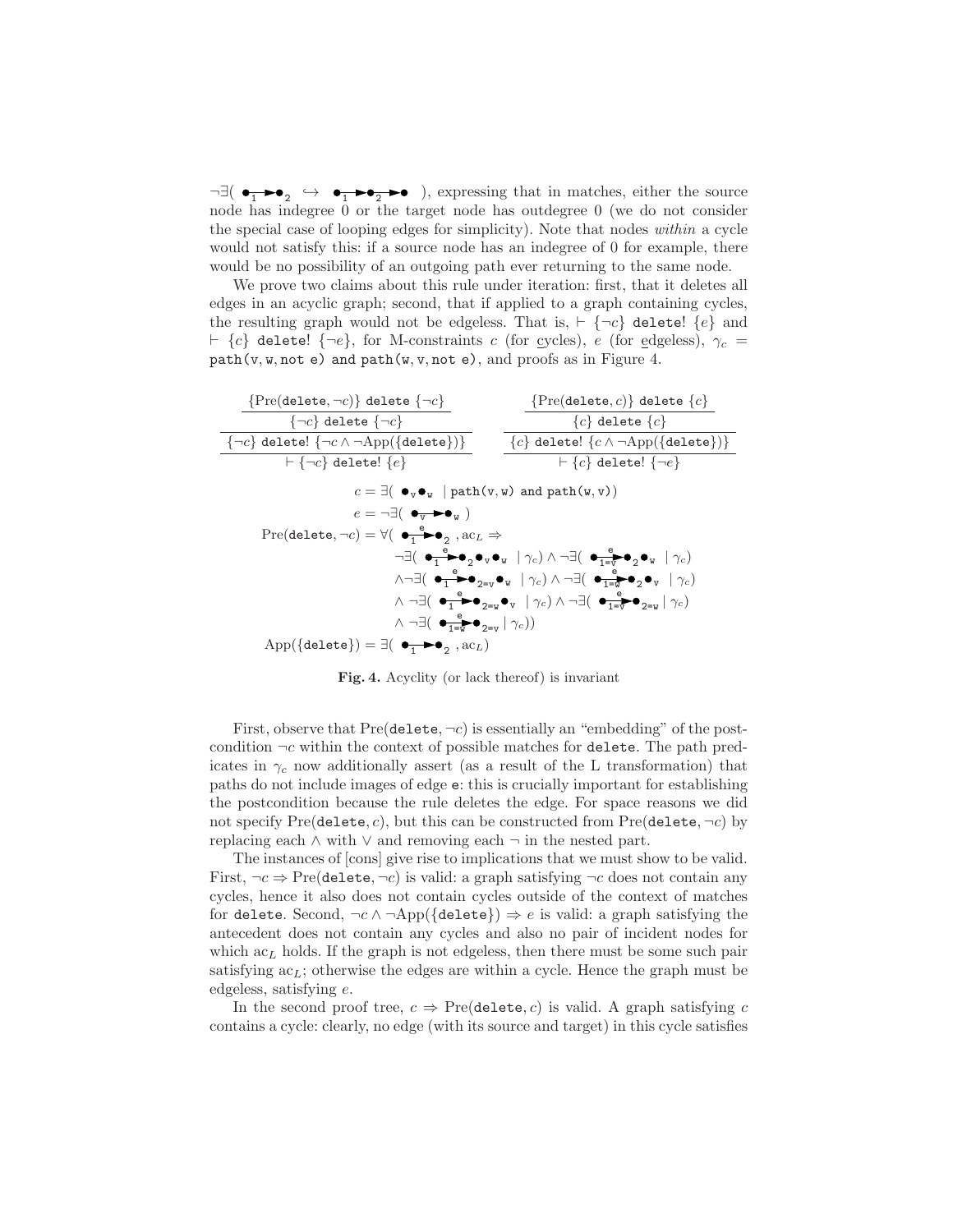$ac<sub>L</sub>$ ; hence the graph satisfies the consequent, since images of edge e cannot be part of the cycle in the graph. Finally,  $c \wedge \neg \text{App}(\{\text{delete}\}) \Rightarrow \neg e$  is valid: if a graph satisfies the antecedent, then it contains a cycle, the edges of which delete will never be applicable to because of  $ac<sub>L</sub>$ ; hence the graph cannot be edgeless, and satisfies ¬e. ⊓⊔

## 7 Related Work

We point to a few related publications addressing the verification of non-local graph properties through proofs / theorem proving and model checking.

Habel and Radke have considered HR conditions [9], an extension of nested conditions embedding hyperedge replacement grammars via graph variables. The formalism is more expressive than MSO logic on graphs (it is able, for example, to express node-counting MSO properties such as "the graph has an even number of nodes" [21]) but it is not yet clear whether an effective construction for weakest liberal preconditions exists. Percebois et al. [15] demonstrate how one can verify global invariants involving paths, directly at the level of rules. Rules are modelled with (a fragment of) first-order logic on graphs in the interactive theorem prover Isabelle. Inaba et al. [10] address the verification of type-annotated Core UnCAL – a query algebra for graph-structured databases – against input/output graph schemas in MSO. They first reformulate the query algebra itself in MSO, before applying an algorithm that reduces the verification problem to the validity of MSO over trees.

The GROOVE model checker [6] supports rules with paths in the left-hand side, expressed as a regular expression over edge labels. One can specify such rules to match only when some (un)desirable non-local property holds, and then verify automatically that the rule is never applicable. Augur 2 [11] also uses regular expressions, but for expressing forbidden paths that should not occur in any reachable graph.

## 8 Conclusion

This paper has contributed the means for systematic proofs of graph programs with respect to non-local specifications. In particular, we defined M-conditions, an extension of nested conditions equivalently expressive to MSO logic on graphs, and defined for this assertion language an effective construction for weakest liberal preconditions of rules. We demonstrated the use of this work in some Hoare-style proofs of programs relative to non-local invariants, i.e. the existence of 2-colourings, and the existence of arbitrary-length cycles. Some interesting topics for future work include: extending M-conditions and Pre to support other useful predicates (e.g. an undirected path predicate), adding support for attribution (e.g. along the lines of [18, 17]), implementing the construction of Pre, and generalising the resolution- and tableau-based reasoning systems for nested conditions [13, 12] to M-conditions.